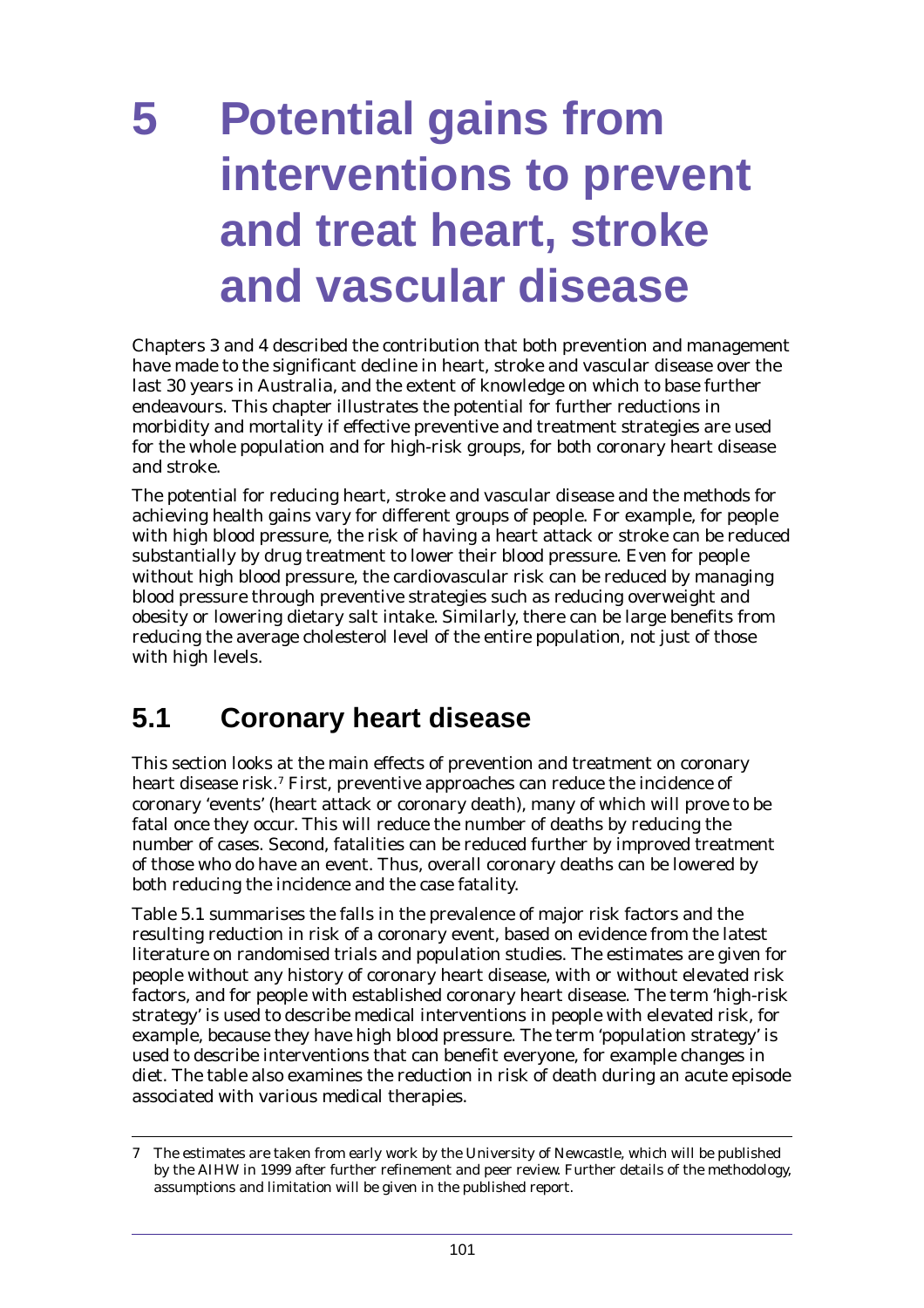#### **Table 5.1: Estimated reduction in risk of suffering a major coronary event, or death during an acute episode, associated with reduction in risk factors or with medical therapy**\*

|                                               |                                                                                     |                                                                                                                                     | Biological stage of coronary heart disease |                                                                                                               |
|-----------------------------------------------|-------------------------------------------------------------------------------------|-------------------------------------------------------------------------------------------------------------------------------------|--------------------------------------------|---------------------------------------------------------------------------------------------------------------|
| <b>Risk factor</b><br>reduction/<br>treatment | Study                                                                               | <b>Without established</b><br>coronary heart disease                                                                                | <b>Acute phase</b>                         | With established<br>coronary heart disease                                                                    |
| Smoking                                       | English et al 1995                                                                  | 67% lower risk for never<br>smokers aged < 65 years;<br>40% lower risk for never<br>smokers aged $\geq 65$ years                    | <b>NA</b>                                  | 67% lower risk for never<br>smokers aged $<$ 65 years;<br>40% lower risk for never<br>smokers aged ≥65 years  |
|                                               | Blood pressure Collins et al 1990                                                   | Population strategy<br>14% reduction for a<br>5–6 mmHg reduction in<br>diastolic BP<br>High-risk strategy<br>14% reduction in risk  | <b>NA</b>                                  | High-risk strategy<br>14% reduction in risk                                                                   |
| Cholesterol                                   | Law et al 1994;<br>Gotto 1996                                                       | Population strategy<br>17% reduction for a<br>0.6 mmol/L reduction in<br>cholesterol<br>High-risk strategy<br>31% reduction in risk | <b>NA</b>                                  | High-risk strategy<br>34% reduction in risk                                                                   |
| Physical<br>inactivity                        | Manson et al<br>1992; O'Connor et<br>al 1989                                        | 35-55% for active<br>compared with physically<br>inactive                                                                           | <b>NA</b>                                  | 20% for active compared with<br>physically inactive                                                           |
| Obesity                                       | Manson et al 1992                                                                   | 35-55% for desirable<br>weight compared with<br>obesity                                                                             | <b>NA</b>                                  |                                                                                                               |
| Aspirin                                       | Antiplatelet<br><b>Trialists</b><br>Collaboration 1994                              | 8% reduction in vascular<br>events (includes stroke)                                                                                | 21% reduction                              | 19% reduction in vascular<br>events (includes stroke)                                                         |
| Beta blockers                                 | Wikstrand et al<br>1991; ISIS-I<br>Collaborative<br>Group 1986;<br>Yusuf et al 1985 | 24% reduction for beta<br>blockade compared with<br>diuretics                                                                       | 15% reduction                              | 20% reduction                                                                                                 |
| Calcium<br>antagonists                        | Yusuf et al 1990                                                                    | No significant difference                                                                                                           | No significant<br>difference               | No significant difference                                                                                     |
| <b>ACE inhibitors</b>                         | Lonn et al $1994$ ;<br>Mant & Hicks 1995                                            | NA.                                                                                                                                 | 15% reduction                              | 23% reduction                                                                                                 |
| Streptokinase                                 | Fibrinolytic<br>Therapy Trialists'<br>Collaborative<br>Group 1994                   | NA                                                                                                                                  | 18% reduction                              | NA.                                                                                                           |
| Coronary<br>angioplasty                       |                                                                                     | NA.                                                                                                                                 |                                            | No difference from treatment<br>with coronary bypass surgery                                                  |
| Coronary<br>bypass surgery                    | Yusuf et al 1994                                                                    | <b>NA</b>                                                                                                                           |                                            | Reduction in risk of death of<br>68% for LM disease, 42% for<br>3 vessel disease, 23% for<br>2 vessel disease |

\* Calculations assume that the benefit of increased medical therapy applies to all subjects who are likely to benefit from it.

 $Note: BP = blood pressure; LM = left main artery.$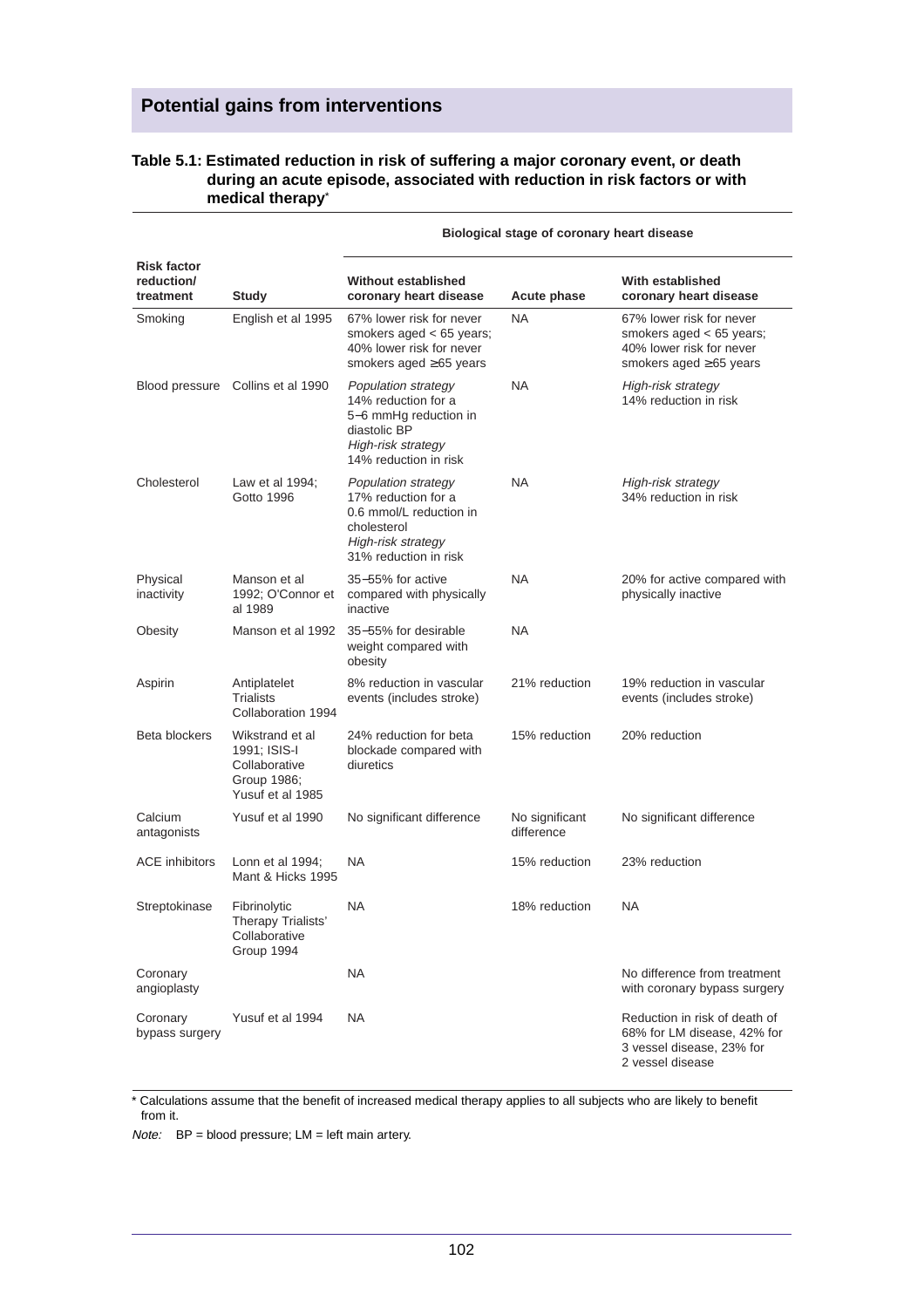This evidence was used as the basis for estimating the potential reduction in coronary events by measures covering the entire Australian population. The estimation involves several steps:

- The adult population aged 35–79 years is divided into three groups based on their level of coronary risk and whether or not they have heart disease:
	- people with no known history of high blood pressure, high blood cholesterol or coronary disease (Group I);
	- those with a known history of hypertension or high blood cholesterol but without any evidence of coronary heart disease (Group II); and
	- those with a known history of coronary heart disease (Group III).

The percentage of the population in each group was estimated from the 1995 National Health Survey of Australians (ABS 1997a).

- Calculations are then made of approximately how many coronary events occur in each of the three groups. These estimates are based on the findings of studies of risk factors, treatments and coronary events in Perth and Newcastle during the 1980s and 1990s as part of a multi-country project coordinated by the WHO.
- It is also assumed that more people with known high levels of blood pressure or blood cholesterol receive drug treatment and that risk factor reductions can be achieved in various subgroups. These changes are:
	- a fall in the prevalence of cigarette smoking by 50 per cent in all groups;
	- reducing the prevalence of physical inactivity to 25 per cent in all groups;
	- reducing by 50 per cent the proportion of people with known high blood pressure or high blood cholesterol who are not receiving treatment (for example, 82 per cent of people in Group II reported having high blood pressure, and 70 per cent were on treatment but 12 per cent were not; so if the proportion untreated were halved there would be a total of 76 per cent receiving drug treatment and the remaining 24 per cent [6 per cent with] hypertension and 18 per cent without] would receive the benefit of the population strategies);
	- lowering the average level of cholesterol by  $0.5 \text{ mmol/L}$  in people who are not receiving drug treatment for high blood cholesterol; and
	- lowering the average level of diastolic blood pressure by 4 mmHg in people who are not receiving drug treatment for high blood pressure.

While these changes are somewhat arbitrary they are seen as achievable within five to ten years, based on past experience of risk factor reductions in Australia and elsewhere.

Finally, the gains from the prevention and treatment interventions, expressed as percentage falls in rates or numbers of coronary events, are estimated. The potential gains are estimated separately for each risk group by age and sex. The percentages of people in Groups I, II and III and the percentages of coronary events that occur in these groups are shown in Table 5.2.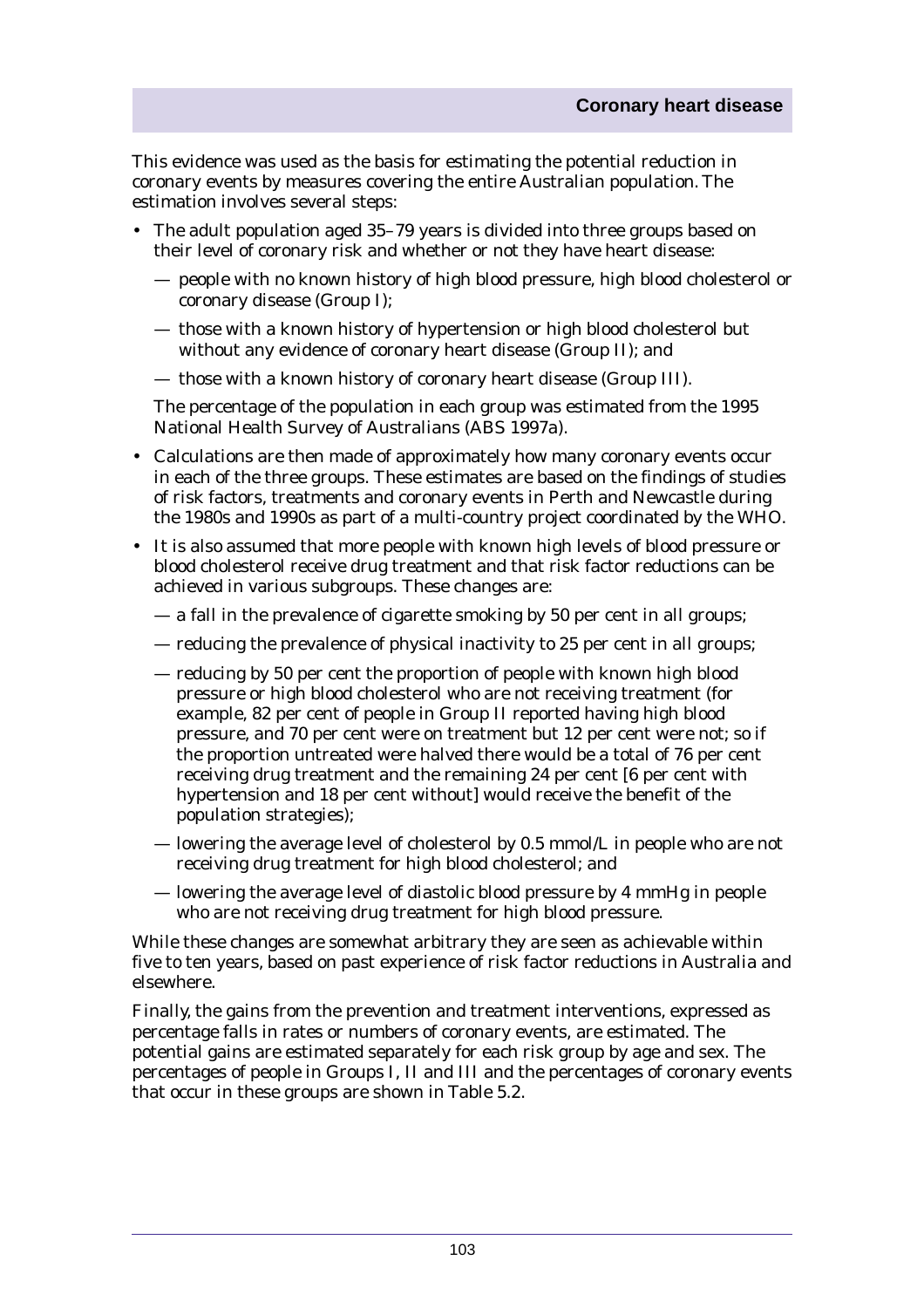| Table 5.2: Percentage of population aged 35–79 years in various risk groups and |  |
|---------------------------------------------------------------------------------|--|
| percentage of coronary events in each group                                     |  |

| Group        | Level of coronary risk                                                                               |     | Percentage of population Percentage of coronary events |
|--------------|------------------------------------------------------------------------------------------------------|-----|--------------------------------------------------------|
|              | People with no history of hypertension, high<br>blood cholesterol or coronary heart disease          | 72  | 21                                                     |
| ш            | People with a history of hypertension or high<br>blood cholesterol but not coronary heart<br>disease | 23  | 48                                                     |
| Ш            | People with a history of coronary heart<br>disease                                                   | 5   | 31                                                     |
| <b>Total</b> |                                                                                                      | 100 | 100                                                    |

Source: 1995 National Health Survey and the World Health Organization's MONICA Project collaborating centres in Perth, Western Australia and Newcastle, New South Wales.

## **Potential gains from interventions**

The potential reductions in rates of coronary events that could be achieved through various prevention and treatment strategies for Groups I, II and III are shown in Figures 5.1, 5.2 and 5.3 respectively. The combined effects of risk factor reductions and treatment are also shown, as they are not simply the sum of the component parts (Sturmans et al 1977).

#### **Group I**

This is a large group (72 per cent of all persons in Australia aged 35–79 years). They have relatively low risk of coronary heart disease as individuals but, even so, 21 per cent of all coronary events occur in this group. Their risk could be reduced if the average levels of blood pressure and cholesterol in the population were lowered, by improvements in diet, exercise and weight, and if the prevalence of cigarette smoking and physical inactivity were reduced.





These estimates show that substantial gains could be achieved with reductions in risk factor levels. Overall, it is estimated that the rate of coronary events in this group could be reduced by 37 per cent.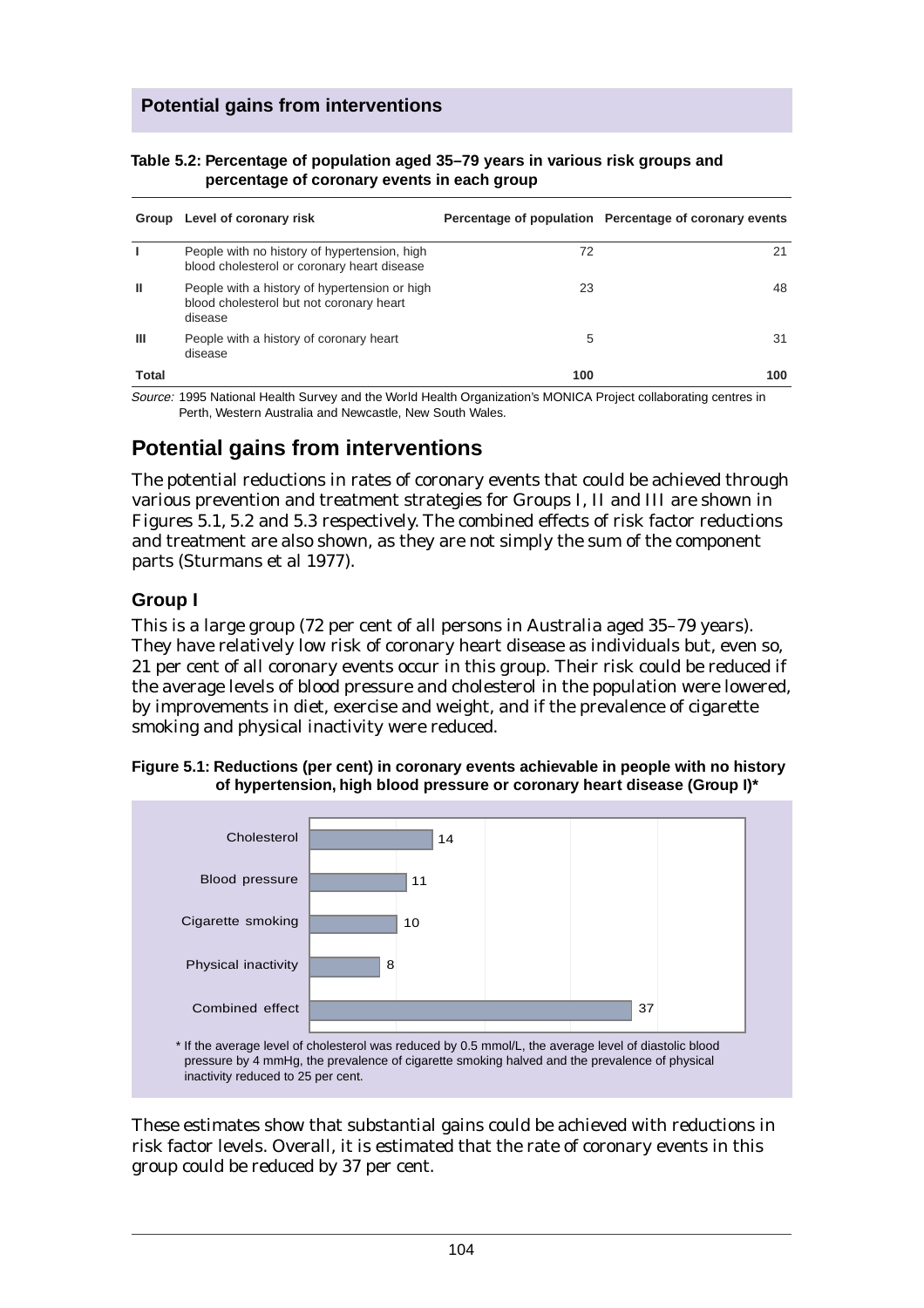#### **Group II**

This group comprises 23 per cent of the population but suffers 48 per cent of coronary events, and is therefore an important group for risk reduction. For those with high blood pressure or high blood cholesterol, increasing the proportion who receive medical treatment and other special measures is an important strategy for reducing risk. This should be complemented by reductions in the prevalence of cigarette smoking and physical inactivity and by population-based strategies to lower the average levels of cholesterol and blood pressure in those who do not receive medical treatment for hypertension or high cholesterol.

#### **Figure 5.2: Reductions (per cent) in coronary events achievable in people with a history of high blood pressure or high blood cholesterol but no known coronary heart disease (Group II)\***



The gains in this group from various interventions are similar to those for Group I. Reductions in levels of cholesterol through drug treatment of those with high cholesterol levels and dietary change and other strategies for the others, and reductions in the prevalence of physical inactivity and cigarette smoking, are most important. Together with drug treatment for high blood pressure, the combined effect is estimated to be a 31 per cent reduction in coronary events in this group. The relatively smaller gains from blood pressure control, compared to the other interventions, is due to the fact that a high proportion of people in this group are already on treatment for high blood pressure so there is less room for further gains.

#### **Group III**

This is a small group (5 per cent of the population in this age group) but they are at high risk of recurrent events and death. This group accounts for 31 per cent of the coronary events. Their risk can be reduced by aggressive medical treatment including coronary bypass surgery, coronary angioplasty, and treatment with aspirin, beta blockers and ACE inhibitors, as well as other drugs aimed specifically at control of high blood pressure or high blood cholesterol. Reductions in the prevalence of smoking and physical inactivity can further reduce their risk. They would also benefit from population-based strategies to improve diet, exercise and other lifestyle factors.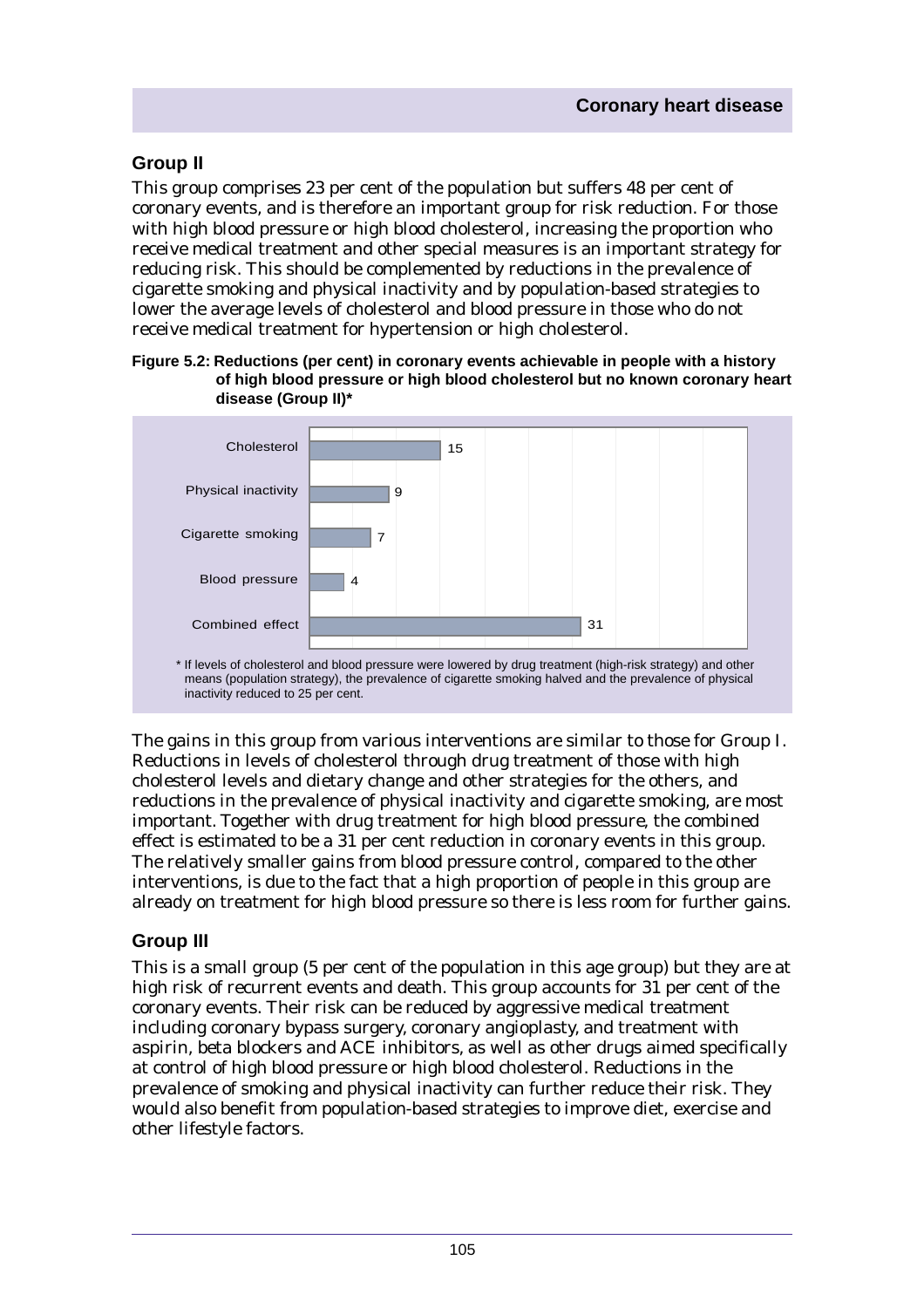**Figure 5.3: Reductions (per cent) in coronary events achievable in people with a history of coronary heart disease (Group III) through medical and surgical treatment as well as lifestyle changes**



For Group III, a reduction in coronary events of about 16 per cent can be achieved through more extensive use of coronary bypass surgery and coronary angioplasty for revascularisation. Lowering cholesterol and blood pressure, by drug treatment in half of those with elevated levels but who are not already being treated, and by diet and other means in the rest, is also important. Higher use of aspirin and other drugs, such as beta blockers and ACE inhibitors, would lead to further gains. Reductions in prevalence of cigarette smoking and physical inactivity could also make important contributions. Overall, it is estimated that around 47 per cent of coronary events in this group could be prevented by these means.

#### **Treatment of heart attack**

It is also possible to estimate the additional lives that could be saved through optimal acute treatment of people who are having a heart attack (Figure 5.4). Early administration of thrombolytic therapy has an important role. If aspirin, ACE inhibitors and beta blockers were also used in all eligible patients it is estimated that the risk of death in those who reach hospital alive could be reduced by 12 per cent. The smaller potential gains from acute care are due to the relatively high levels of good quality treatment already used in Australia.

Cardiac rehabilitation has an impact in reinforcing preventive strategies including modification of lifestyle and compliance with pharmacological therapies.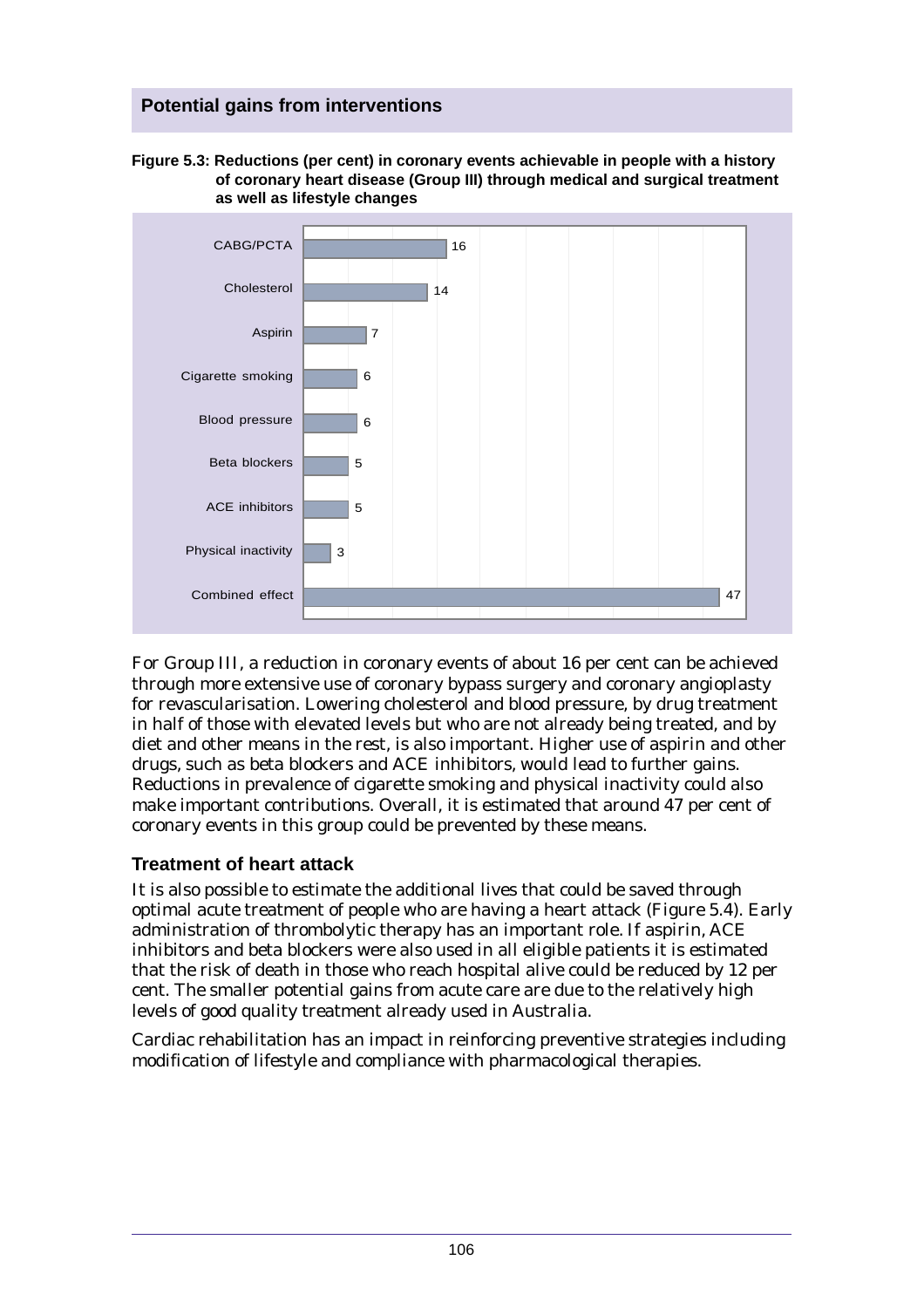

#### **Figure 5.4: Reductions (per cent) in case fatality achievable through acute treatment of people with a heart attack**

#### **Integrated approaches to prevention and management**

Table 5.3 shows the percentages of coronary events and deaths that could be avoided in the Australian population aged 35 to 79 years by improved intervention in each of the three risk groups and through improved acute management of patients with heart attacks. Overall, it is estimated that 38 per cent of events could be prevented. In Group II the benefits could be achieved through reductions in smoking and physical inactivity and drug treatment and lifestyle changes for people with high blood cholesterol or high blood pressure. Medical treatment for people with established coronary heart disease, Group III, could result in another 15 per cent of events prevented. While the greatest opportunities for gain are in Groups II and III, prevention in Group I is very important as it can stop people moving into the other groups where the risks of morbidity and mortality and the costs of treatment are much higher.

In total, it is estimated that 41 per cent of deaths could be prevented. The greatest gains, 17 per cent, are achievable in Group III, mainly through aggressive secondary prevention. Another 13 per cent could be saved from Group II by a combination of effective medical treatment of known conditions and by reductions in the average level of cholesterol and prevalence of smoking and physical inactivity.

| <b>Outcome</b>                       | Percentage of coronary events | Percentage of coronary deaths |
|--------------------------------------|-------------------------------|-------------------------------|
| Preventable through interventions in |                               |                               |
| Group I                              | 8                             | $\overline{7}$                |
| Group II                             | 15                            | 13                            |
| Group III                            | 15                            | 17                            |
| Acute treatment of heart attack      |                               | $\overline{4}$                |
| Subtotal                             | 38                            | 41                            |
| Non-preventable                      | 62                            | 59                            |
| <b>Total</b>                         | 100                           | 100                           |

**Table 5.3: Percentage of coronary events potentially preventable through improved interventions**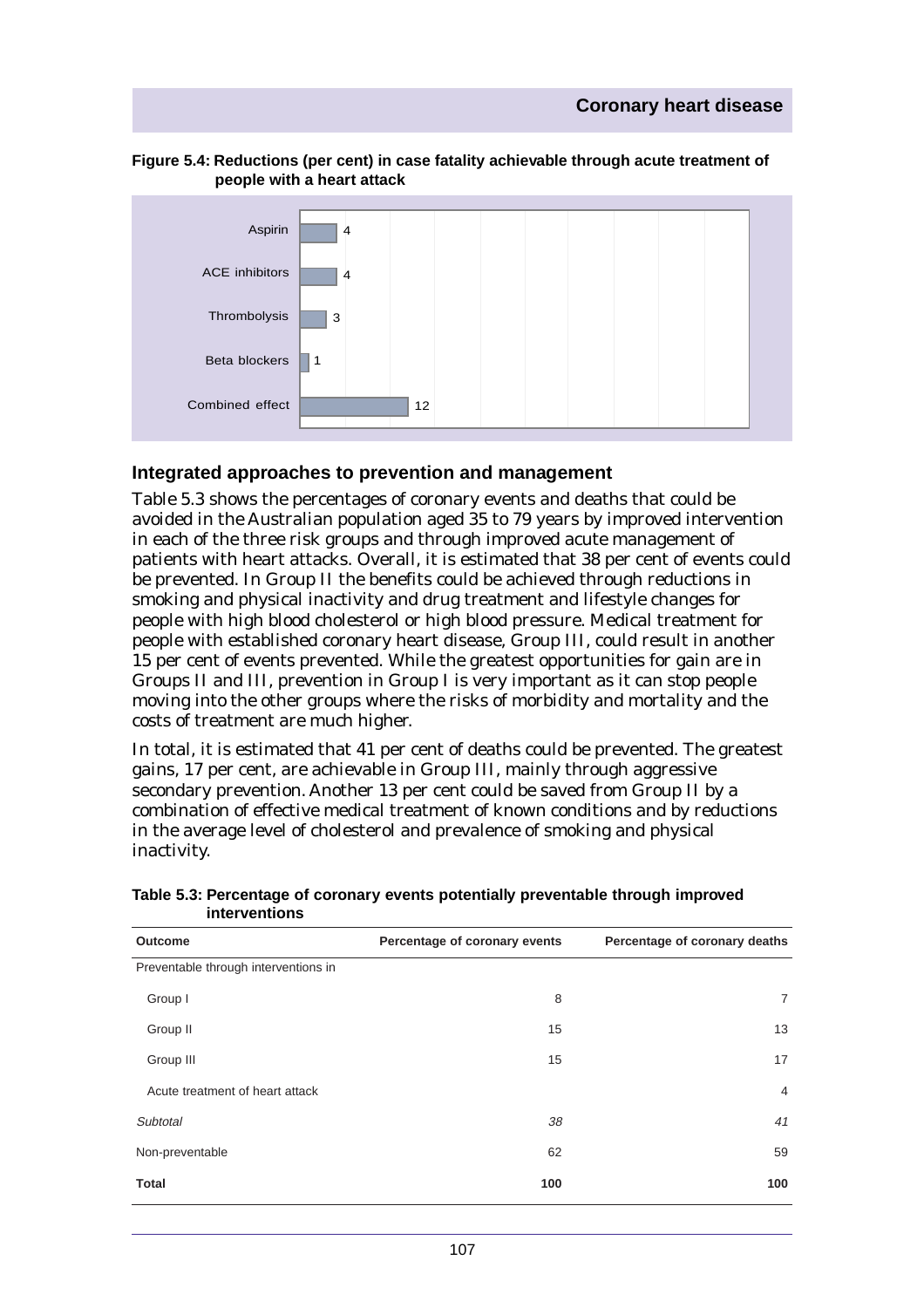The percentage reductions in coronary events shown in these figures are estimates based on a number of assumptions. As already stated, risk factor prevalence and risk reduction estimates were obtained from the scientific literature and recent Australian data. The changes assumed for some risk factors, such as the 4 mmHg reduction in blood pressure, and improvement in the use of effective medical treatment are considered feasible within five to ten years. The feasibility of other changes, such as halving in the prevalence of cigarette smoking and reducing the prevalence of physical inactivity, to the national target of 25 per cent (from 30–40 per cent), is less well established.

Some risk factors have not been considered directly, for example, overweight and obesity, fat intake and other aspects of nutrition. Additional gains could be expected through improvements in diet, reductions in overweight and obesity and increased exercise levels in those who already undertake some physical activity. Appropriate drug dosage, cardiac rehabilitation, the most up-to-date interventions (such as use of angioplasty during a heart attack and the trend to use drug treatment to lower cholesterol levels in everyone with coronary heart disease) have not been taken into account. Nevertheless, the estimates given here relate to the major modifiable determinants of risk of coronary events and they can be used to calculate approximate gains achievable through well-targeted interventions.

# **5.2 Stroke**

At this time, less detailed information is available for assessment of the potential impact of various interventions on stroke than for coronary heart disease. However, it is known that the impact of stroke can be reduced, mainly by primary prevention, and also by effective management of acute stroke and secondary prevention.

### **Prevention**

The underlying causal and modifiable risk factors for stroke are the same as for coronary heart disease, so the overall prevention strategies are also the same. Therefore, the above discussion of potential benefits for coronary heart disease from reductions in risk factor levels will also apply to stroke, although the percentage reductions may differ.

The most effective strategy for reducing the incidence of stroke is likely to be a lowering of the average blood pressure of the population, through reducing salt intake, alcohol consumption and body weight of the population. In addition, the incidence of stroke, particularly in the young, could be substantially reduced by reducing the prevalence of cigarette smoking, alcohol abuse and physical inactivity, and improvement in nutrition to lower saturated fat intake.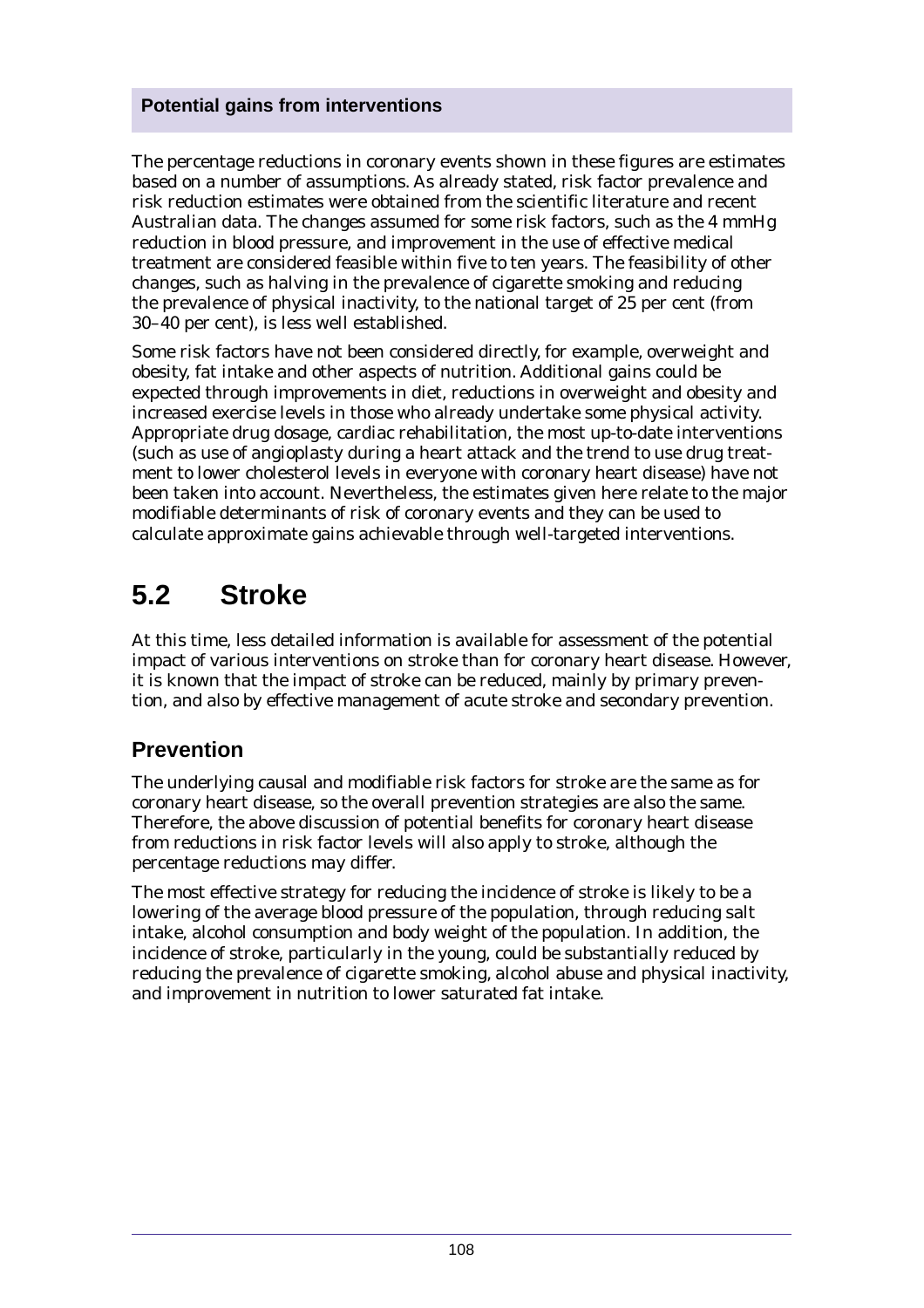### **Acute management**

About 25 per cent of people who have a stroke die within one month and about 60 per cent are dead or dependent at 12 months after the stroke (Anderson et al 1994; Bamford et al 1988). The aim of acute stroke management is to minimise death or dependency after stroke. As discussed in Section 4.1, the most effective treatments for reducing death and dependency are organised care by a coordinated multidisciplinary team in a stroke unit, and treatment with aspirin. As can be seen from Table 5.4, both approaches are likely to be effective and at relatively low cost. The development of stroke units often requires only the re-organisation of existing services, and aspirin therapy is inexpensive, safe and effective. While thrombolytic therapy is effective in some patients, it carries risks, it is expensive and is only appropriate for a minority of patients. Further data are required before it becomes a routine form of management.

|              | <b>Target population</b><br>(% acute stroke<br>patients) | reduction*<br>(%) | <b>Odds</b> Absolute risk<br>reduction*<br>(%) | Lives benefited*<br>treated | per 1,000 patients Patients treated to<br>save one life * |
|--------------|----------------------------------------------------------|-------------------|------------------------------------------------|-----------------------------|-----------------------------------------------------------|
| Stroke units | $80^{#}$                                                 | 29                | 6.0                                            | 60                          | 15                                                        |
| Aspirin      | $80^{#}$                                                 | 5                 | 1.2                                            | 13                          | 83                                                        |
| $tPA**$      | 5                                                        | 25                | 6.5                                            | 65                          | 15                                                        |

**Table 5.4: Effectiveness of acute stroke management approaches in reducing death and dependency after stroke**

# This assumes that all of those admitted to hospital with acute stroke are given the treatment.

**\*** Terms defined in Appendix 3, page 180.

\*\* tPA is only likely to be applicable in about 5 per cent of all strokes so the total impact on stroke is likely to be minimal in comparison to that from management in stroke units.

Source: Hankey (in press).

### **Secondary prevention**

The secondary prevention strategies with the greatest potential to reduce recurrent stroke are: anticoagulation for high-risk individuals in atrial fibrillation (8 per cent); blood pressure lowering drug therapy (7 per cent); smoking cessation (4 per cent); aspirin (4 per cent); cholesterol-lowering drug therapy with statins (at least 3 per cent); and least of all carotid endarterectomy in symptomatic individuals  $(1-2$  per cent).

If all those with TIA or stroke were to lower their diastolic blood pressure by 5–6 mmHg through changes in lifestyle (and medication if necessary), these costs would be far less and about twice as many strokes would be prevented (Rose 1992).

Table 5.5 shows that the most cost-effective strategies of secondary prevention of stroke are appropriate use of anticoagulants, aspirin, diuretics and other antihypertensive agents, and smoking cessation.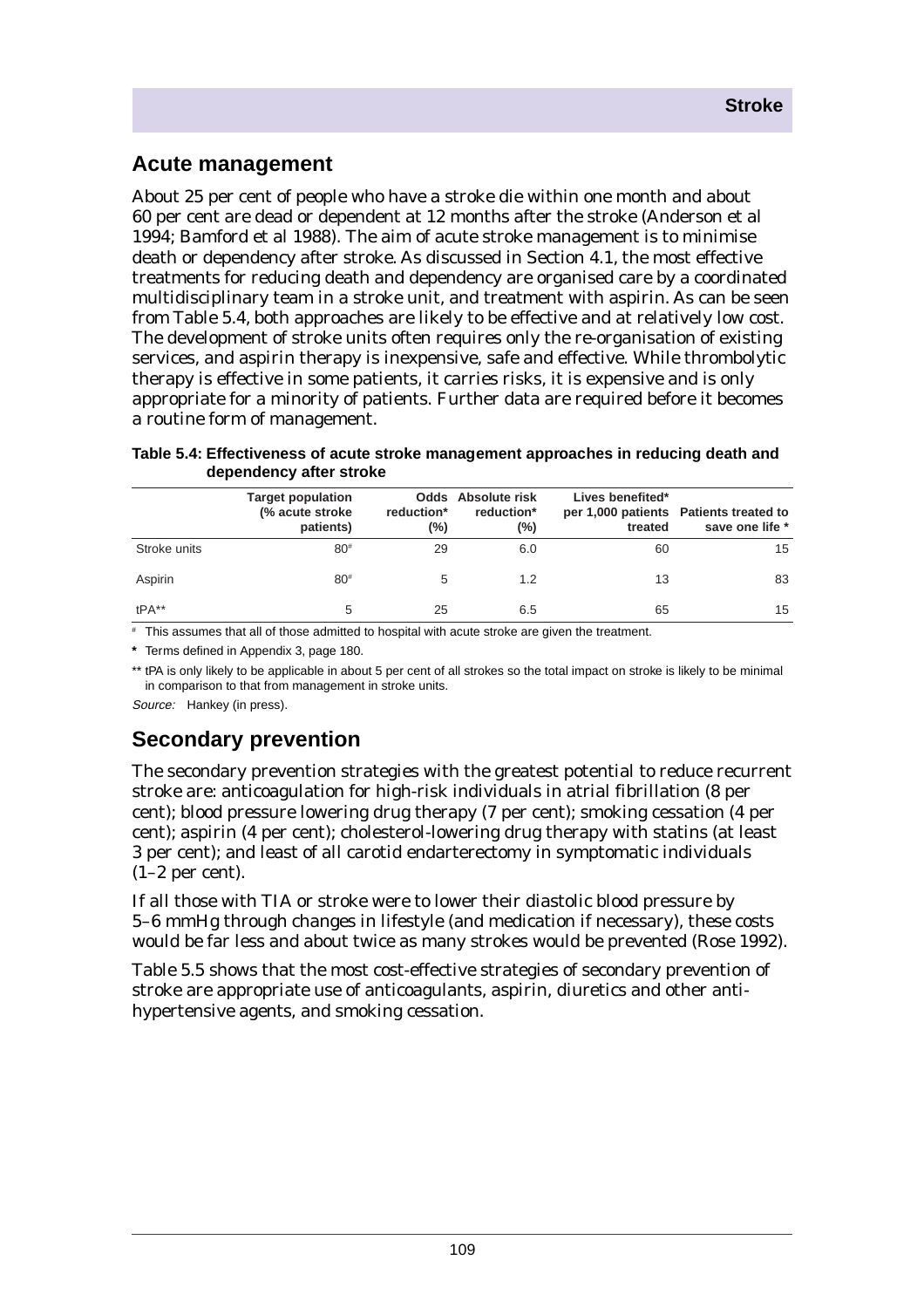|                                          | i que se a la primidad y no la la propieda de la propieda de la propieda de la propieda de la propieda de la p |                            |                                |                                |                                    |                                 |                                                  |                                 |
|------------------------------------------|----------------------------------------------------------------------------------------------------------------|----------------------------|--------------------------------|--------------------------------|------------------------------------|---------------------------------|--------------------------------------------------|---------------------------------|
| intervention<br>Strategy/                | (000s)<br>Target population                                                                                    | Stroke risk<br>per year (% | Relative risk<br>reduction (%) | reduction (%)<br>Absolute risk | No. of strokes<br>avoided per year | per year (%)<br>Strokes avoided | No. of TIA or stroke<br>patients needed to treat | Cost per stroke<br>avoided (\$) |
| BP-lowering<br>therapy                   | 80                                                                                                             | 8.75                       | $\frac{8}{2}$                  | 3.32                           | 2,660                              | 6.70                            | 30                                               | 900<br>(diuretic)               |
| cessation<br>Smoking                     | 48                                                                                                             | 8.75                       | 33                             | 2.89                           | 1,400                              | 2.90                            | 34                                               | (voluntary)                     |
| lowering drug<br>Cholesterol-<br>therapy | 64                                                                                                             | 8.75                       | 24                             | 2.54                           | 1,624                              | 4.10                            | 39                                               | 27,300                          |
| Antiplatelet therapy                     |                                                                                                                |                            |                                |                                |                                    |                                 |                                                  |                                 |
| Aspirin                                  | 120                                                                                                            | 8.75                       | 25                             | 2.19                           | 2,625                              | 6.60                            | 46                                               | 460                             |
| Clopidogrel                              | 120                                                                                                            | 8.75                       | 33                             | 2.89                           | 3,500                              | 8.80                            | 34                                               | 68,000                          |
| dipyridamole<br>Aspirin +                | 120                                                                                                            | 8.75                       | 57                             | 3.24                           | 3,885                              | 9.70                            | 30                                               | 18,000                          |
| Anticoagulant<br>therapy                 | 32                                                                                                             | 12.00                      | 20                             | 8.00                           | 2,560                              | 6.40                            | $\frac{2}{3}$                                    | 1,200                           |
| Carotid endarterectomy                   |                                                                                                                |                            |                                |                                |                                    |                                 |                                                  |                                 |
| Symptomatic                              | $\frac{1}{2}$                                                                                                  | 13.00                      | 65                             | 8.50                           | 1,360                              | 3.40                            | $\tilde{\phantom{0}}$                            | 77,000                          |
| Asymptomatic                             | 80                                                                                                             | 2.00                       | 55                             | 1.00                           | 880                                | 2.20                            | 5                                                | 637,000                         |
| Notes:                                   | Relative risk reduction was calculated by dividing the difference in risks between the control and treatment   |                            |                                |                                |                                    |                                 |                                                  |                                 |

secondary prevention of stroke **Table 5.5: Summary of the cost-effectiveness of different strategies for the secondary prevention of stroke** stratenies for the of different artiveness ر<br>د Table E E. SI

Relative risk reduction was calculated by dividing the difference in risks between the control and treatment<br>groups by the risk in the control group. For explanation of 'absolute risk reduction' see Appendix 3, page 180.<br>B groups by the risk in the control group. For explanation of 'absolute risk reduction' see Appendix 3, page 180. Notes: Relative risk reduction was calculated by dividing the difference in risks between the control and treatment

BP = blood pressure.

Source: Hankey (in press).

# **Potential gains from interventions**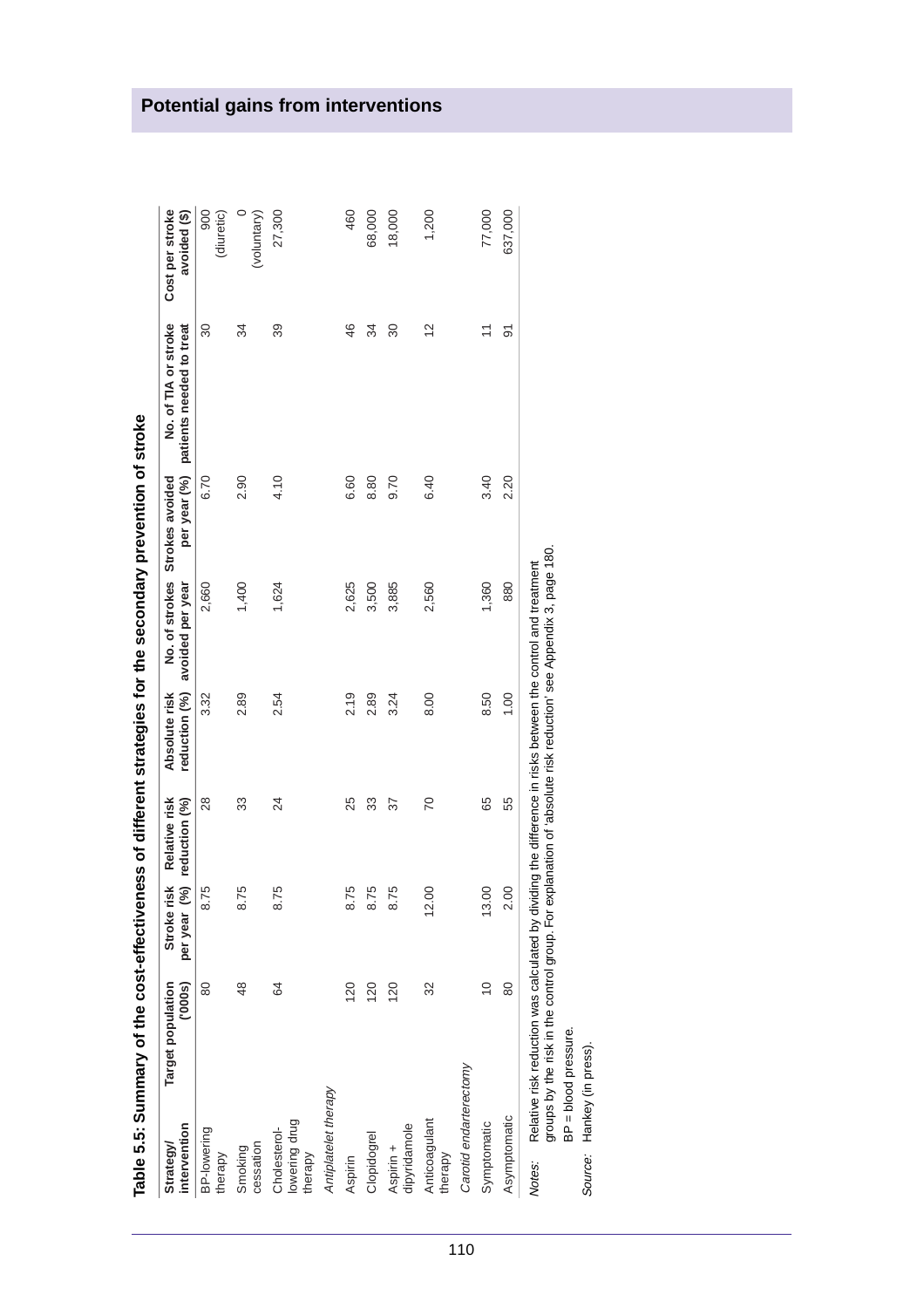# **5.3 Other cardiovascular conditions**

Much less is known about the potential for interventions to reduce vascular disease and heart failure, although vascular diseases share many of the same risk factors as coronary heart disease and stroke, and the same primary and secondary prevention strategies should be of benefit.

Vascular disease and heart failure occur predominantly among older people, and are likely to increase significantly as the population ages. In addition, most people with these diseases also have other cardiovascular conditions, and the major cause of mortality in these people is atherosclerosis. Data from the Framingham study indicate that within 18 months of diagnosis with intermittent claudication, 4 per cent of patients will have a cerebrovascular event, 4 per cent will have a peripheral vascular event, and 3.4 per cent will have a coronary event (Violi et al 1996). Within 10 years of onset of intermittent claudication, 43 per cent of patients develop coronary heart disease, 21 per cent have a stroke and 24 per cent develop heart failure (Kannel 1996).

# **5.4 Conclusions**

This chapter demonstrates the likely benefits of various strategies through targeting specific interventions to appropriate groups in the population. This knowledge can be used to base further endeavours in the control of heart, stroke and vascular disease.

The analyses presented here illustrate the importance of both prevention and treatment targeted to particular risk groups. For example, for coronary heart disease it is estimated that there could be about 38 per cent fewer coronary events and 41 per cent fewer deaths in people aged 35–79 years in Australia if the interventions considered here were fully implemented. Reductions in the average levels of cholesterol and blood pressure and the prevalence of smoking and physical inactivity are important for the whole population and would save lives from heart, stroke and vascular disease, as well as other diseases such as some cancers and diabetes.

In addition, more widespread and appropriate use of effective drug therapy would produce significant reductions in morbidity and mortality from heart, stroke and vascular disease. The importance of medical interventions may, in fact, have been underestimated, as newer treatments may be more effective than the better established ones for which good risk reduction data are available.

Although the estimates of potential reductions in coronary events are impressive, the overall benefits would go beyond coronary heart disease. For example, treatment of high blood pressure reduces risk of both coronary heart disease and stroke. Quitting smoking also reduces the risk of peripheral vascular disease. If the risk of heart disease were lowered, there would be reductions in hospital admissions for unstable angina and less need for revascularisation procedures. Also, if there were fewer heart attacks there would be reductions in numbers of heart failure.